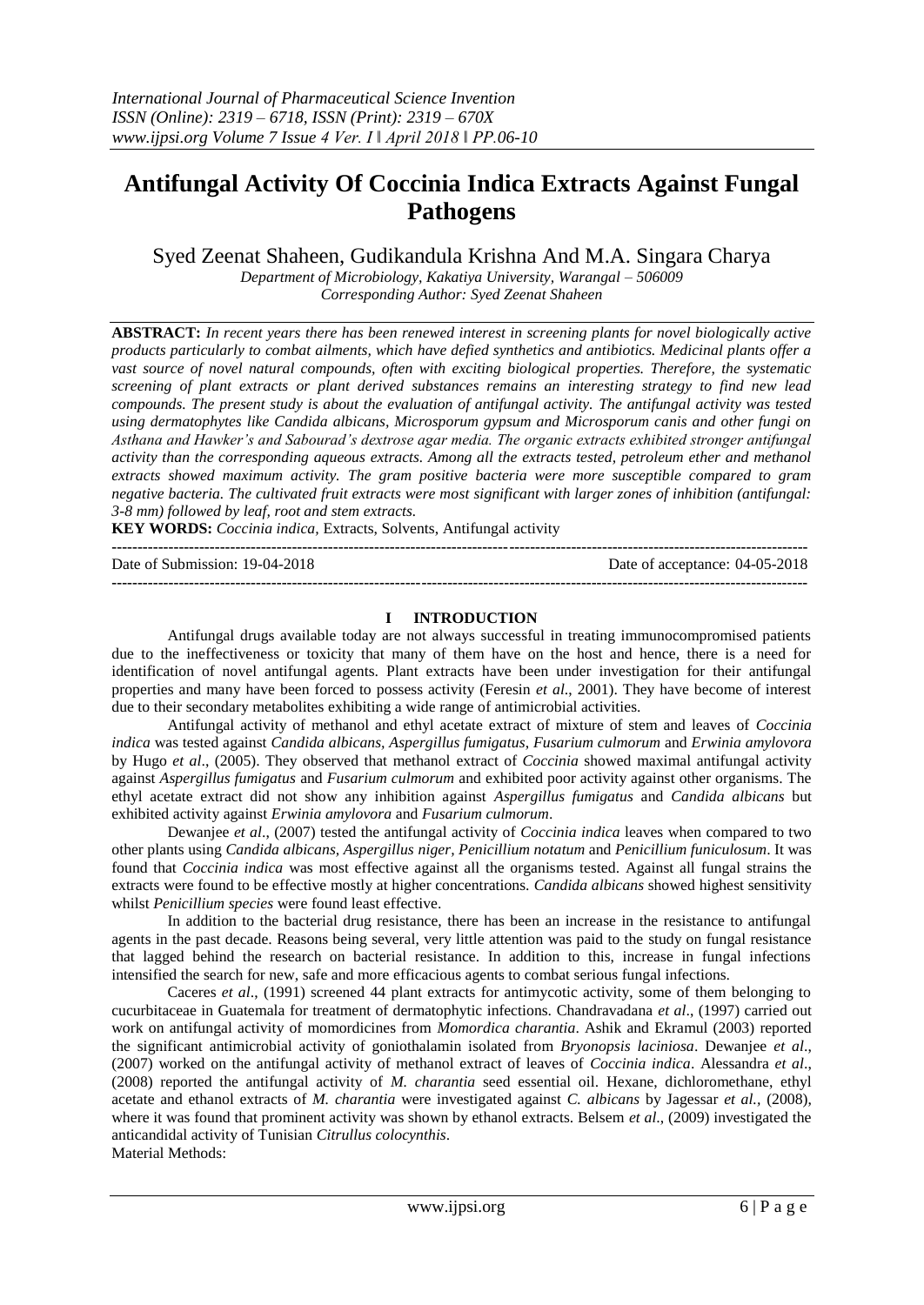# **Preparation of sample:**

200 mg/ml concentration of each extract was prepared in DMSO.

## **Preparation of spore suspension**

From the fresh cultures, spores were collected and transferred in a test tube containing sterilized distilled water (fungi) and Sabourad's dextrose broth (dermatophytes). The spore suspension thus obtained was used for testing antifungal activity.

# **Antifungal assay**

The antifungal activity of petroleum ether, chloroform, ethyl acetate, acetone methanol and aqueous extracts was determined by agar well diffusion method as described by Magaldi *et al*., (2004). The culture plates inoculated with test organisms were allowed to solidify and punched with sterile cork borer (7.0 mm diameter) to make open wells. The open well were filled with 0.05ml or 50 μl of the extract. For normal fungi, the test was carried out on AH plates and for dermatophytes on SDA Plates and incubated at  $30^{\circ}$ C and  $22^{\circ}$ C respectively for 72 hrs. The zones of inhibition were measured and recorded.

# **II STATISTICAL ANALYSIS**

All tests were conducted in triplicates. The data of all the parameters were statistically analysed and expressed as mean.

The present investigation evaluated the antifungal activity of crude extracts of fruit, leaf, stem and root prepared by using solvents in a soxhlet apparatus. The organisms used in the study were *Candida albicans, Microsporum gypscum, Microsporum canis* (dermatophytes), *Aspergillus fumigatus, Aspergillus flavus and normal fungal strains* i.e. *Cladosporium cladosporoides, Fusarium chlamydosporum, Curvularia lunata, Macrophomina phaseolina* and *Aspergillus niger.* The antifungal activity was analyzed using well diffusion method and the results were tabulated.

# **III RESULTS AND DISCUSSION**

# *Antifungal activity of fruit*

The cultivated variety fruit extracts were found to significantly inhibit almost all the organisms as evidenced by the zones of inhibition ranging from 3-7 mm followed by hybrid and wild variety fruit extracts (Table 1). Petroleum ether extract was more effective against all fungal strains but dermatophytes like *C. albicans, M. gypscum* and *M. canis* were found to be resistant with smaller inhibition zone (1-3 mm) or no inhibition. Acetone and petroleum ether extract showed highest activity against *Fusarium chlamydosporum* and *Macrophomina phaseolina*. Aqueous extracts showed least activity against fungal strains and no activity against dermatophytes. Methanol and chloroform extracts also showed considerable activity against fungi but moderate activity against dermatophytes. Ethyl acetate extract did not inhibit growth of *C. albicans, M. gypscum* and *M. canis* but showed moderate activity against *Cladosporium*, *Fusarium*, *Curvularia*, *Macrophomina* and *Aspergillus niger*.

# *Antifungal activity of leaf*

The extracts from leaves of cultivated and wild varieties showed a range of 2-5 mm zone of inhibition indicating that the organisms were moderately sensitive to the extracts (Table 2). *C. albicans* was the exception as it was not inhibited by any of the extracts. Methanol extract of wild variety was the most active extract as it produced largest zone of inhibition (5 mm) against *Cladosporium* and *Fusarium*. Petroleum ether and acetone extracts were strongly effective against *Cladosporium* and *Fusarium*. Ethyl acetate, acetone, chloroform and aqueous extracts showed little activity against *M. canis* and *M. gypscum* but showed moderate activity against other fungi.

### *Antifungal activity of stem*

Among the two varieties, cultivated variety extracts exhibited strong activity with inhibition zone ranging from 1-3 mm (Table 3). The order of extracts showing antifungal activity was methanol > petroleum ether > ethyl acetate > acetone > chloroform > aqueous extracts. Methanol, petroleum ether and ethyl acetate extracts showed maximum zone of inhibition against *Cladosporium*, *Fusarium* and *Curvularia* (1-3mm) whereas *C. albicans*, *M. canis*, *M. gypscum*, *Aspergillus flavus* and *Aspergillus fumigatus* were highly resistant to all the extracts. Chloroform and acetone extracts showed moderate activity against normal fungi but did not inhibit any of the dermatophytes or showed minimum activity against these organisms. Aqueous extracts of cultivated variety only inhibited *Cladosporium, Fusarium, Curvularia* and *Aspergillus niger* whereas aqueous extracts of wild variety did not inhibit any of the organisms.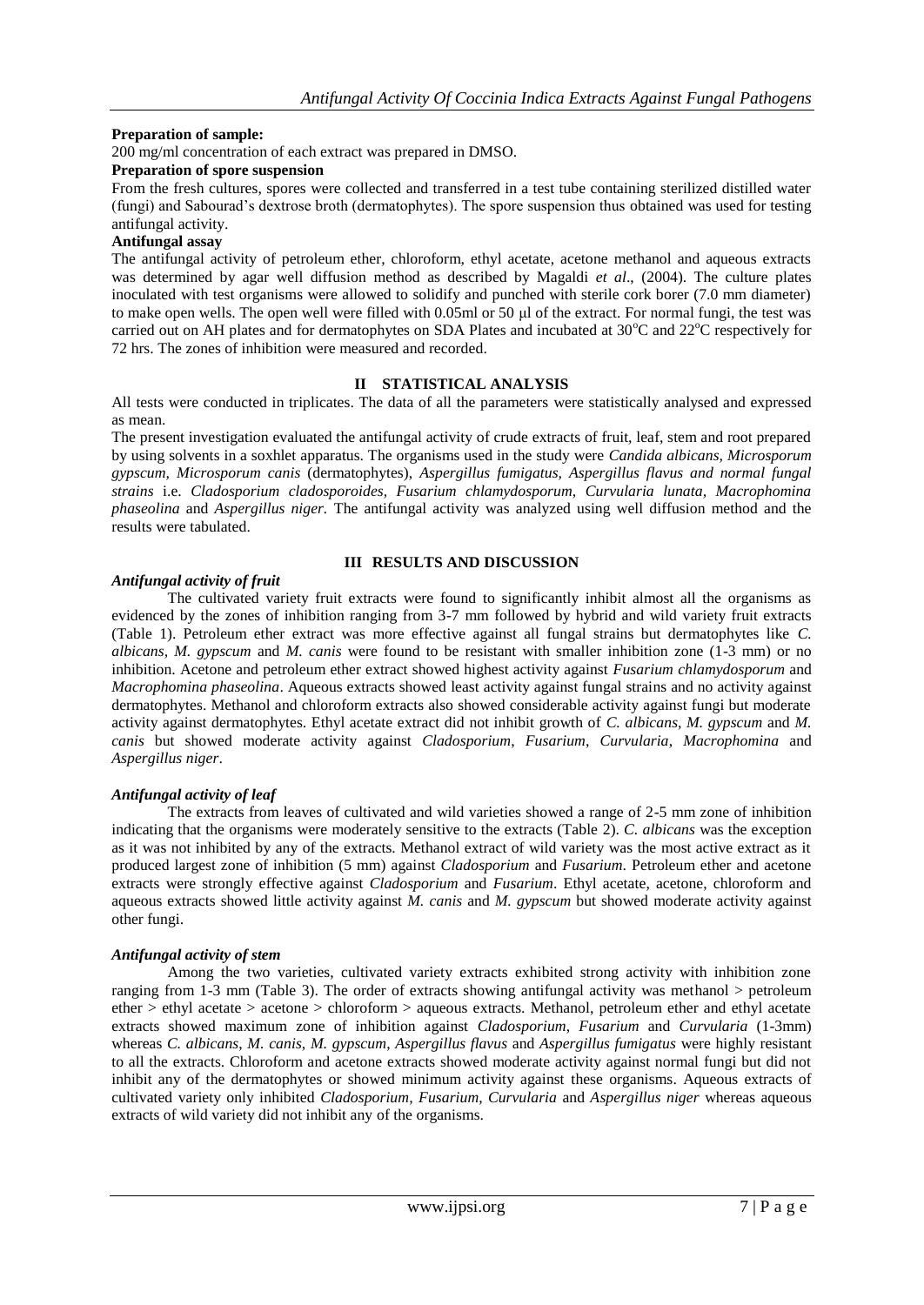## *Antifungal activity of root*

Wild variety extracts produced larger zones of inhibition than the cultivated variety ranging from 1-4 mm (Table 4). Highest activity was shown by methanol extract of wild variety which was comparable to the standard followed by petroleum ether, acetone, ethyl acetate, chloroform and aqueous extracts. Maximum activity was seen against *Fusarium* followed by *Cladosporium*, *Macrophomina* and *Aspergillus niger*. Dermatophytes were highly resistant and inhibited to a lesser extent by methanol and petroleum ether extracts and produced very small zones of inhibition by other extracts.

Based on the results, it was found that fruit extracts were most significant with larger zones of inhibition and inhibiting a broad spectrum of fungi followed by leaf, root and stem extracts. Similar work was done by other researchers on *Coccinia indica*. Hugo *et al*., (2005) investigated the methanol and ethyl acetate extracts of mixture of stem and leaves against *Aspergillus fumigatus, C. albicans, Erwinia amylovora* and *Fusarium culmorum* and found that they were effectively inhibited by *Coccinia indica* extracts. Methanol extract of leaves was investigated by Dewanjee *et al*., (2007) for antifungal activity against *C. albicans*, *Aspergillus niger, Penicillium notatum* and *Penicillium funiculosum*. Caceres *et al*., (1991) screened 44 plant extracts for antimycotic activity, some of them belonging to Cucurbitaceae in Guatemala for treatment of dermatophytic infections. Ashik and Ekramul (2003) reported the significant antimicrobial activity of goniothalamin isolated from *Bryonopsis laciniosa*. Antifungal activity of hexane, dichloromethane, ethyl acetate and ethanol extracts of *Luffa operculata* against *C. albicans* was investigated by Jagessar *et al*., (2007). Alessandra *et al*., (2008) reported the antifungal activity of *M. charantia* seed essential oil. Hexane, dichloromethane, ethyl acetate and ethanol extracts of *M. charantia* were investigated against *C. albicans* by Jagessar *et al.,* (2008), where it was found that prominent activity was shown by ethanol extracts. Hadizadeh *et al*., (2009) worked on ethanol extracts of *Colocynthis* and other plants against *Alternaria alternata*, *F. oxysporum*, *F. solani* and *Rhizoctonia solani*. Petroleum ether and methanol extracts of leaf and fruit of *M. charantia* were investigated for antifungal activity against *C. albicans* and it was found that methanolic fruit extracts showed higher activity than leaf extracts (Mwambete, 2009). Belsem *et al*., (2009) investigated the anticandidal activity of Tunisian *Citrullus colocynthis*. Our results reported the significant antifungal activity of fruit extracts when compared to leaf, stem and root extracts which correlate with previous findings (Mwambete, 2009).

Our reports are the first account on comparision of antifungal activity of wild and cultivated variety extracts of different parts of *Coccinia indica*. Till date there have been no studies reported on antifungal activity of petroleum ether, chloroform, ethyl acetate, acetone, methanol and aqueous extracts of fruits and roots of *Coccinia indica*. Antifungal activity of *M. gypscum, M. canis, Aspergillus flavus, Cladosporium, Fusarium, Curvularia* and *Macrophomina* against *Coccinia indica* extracts has never been reported. These organisms were investigated for the first time in the present investigation. On review of literature, it was found that methanol and ethyl acetate extracts of stem and leaves have been tested for antifungal activity but petroleum ether, chloroform, acetone and aqueous extracts have been tested for these fungal strains for the first time.

#### **CONCLUSIONS:**

From the studies it was concluded that antifungal activity of *Coccinia indica* extracts against microorganisms indicates their medicinal value and supports the claim of the traditional healers that it has been used to relieve pneumonia, dysentery, cough and cold. Susceptibility of various microbes to the organic extracts of this plant suggests an immense scope for developing antimicrobial natural herbal agents.

Even though the present study on these extracts is an addition to the scientific literature, detailed investigations are needed to isolate bioactive principles from these extracts.

#### **REFERENCES:**

- [1]. Feresin, G.E., A. Tapia, S.N. Lopez and S.A. Zacchino (2001). Antimicrobial activity of plants used in traditional medicine of San Juan province, Argentine. *J. Ethnopharmacol.* **78**: 103-107
- [2]. Hugo, D.B., J.A. Kool, A. Broberg, R.W. Mziray, I. Hedberg and J.J. Levenfors (2005). Antifungal and antibacterial activity of some herbal remedies from *Tanzania*. *J. Ethnopharmacol.* **96**: 461-469.
- [3]. Dewanjee, S., M. Kundu, A. Maiti, R. Majumdar, A. Majumdar and S.C. Mandal (2007). *In vitro* evaluation of antimicrobial activity of crude extract from plants *Diospyros peregrina, Coccinia grandis and Swietenia macrophylla*. *Trop. J. Pharm. Res.* **6**: 773-778.
- [4]. Caceres, A., B.R. Lopez, M.A. Giron and H. Logemann (1991). Plants used in Guatemala for the treatment of dermatophytic infections. 1. Screening for antimycotic activity of 44 plant extracts. *J. Ethnopharmacol.* **31**: 263-276.
- [5]. Chandravadana, M. V. (1989). Identification of triterpenoid feeding deterrent of red pumpkin beetles (*Aulacophora foveicollis* from *Momordica charantia*. *J. Chemical Ecology.* **13**: 1689-1694.
- [6]. Ashik, M.M. and M.H. Ekramul (2003). Cytotoxicity and antimicrobial activity of goniothalamin isolated from *Bryonopsis laciniosa. Phytotherapy Res*. **17**: 1155-1157.
- [7]. Alessandra, B., T. Siciliano, M.D. Arrigo and M.P. Germanò (2008). Chemical composition and antimicrobial activity of *Momordica charantia* seed essential oil. *Fitoterapia.* **79**: 123-125.
- [8]. Jagessar, R.C., A. Mohamed and G. Gomes (2008). An evaluation of the antibacterial and antifungal activity of leaf extracts of *Momordica charantia* against *Candida albicans, Staphylococcus aureus* and *Escherichia coli. Nature and Science*. **6**: 1-14.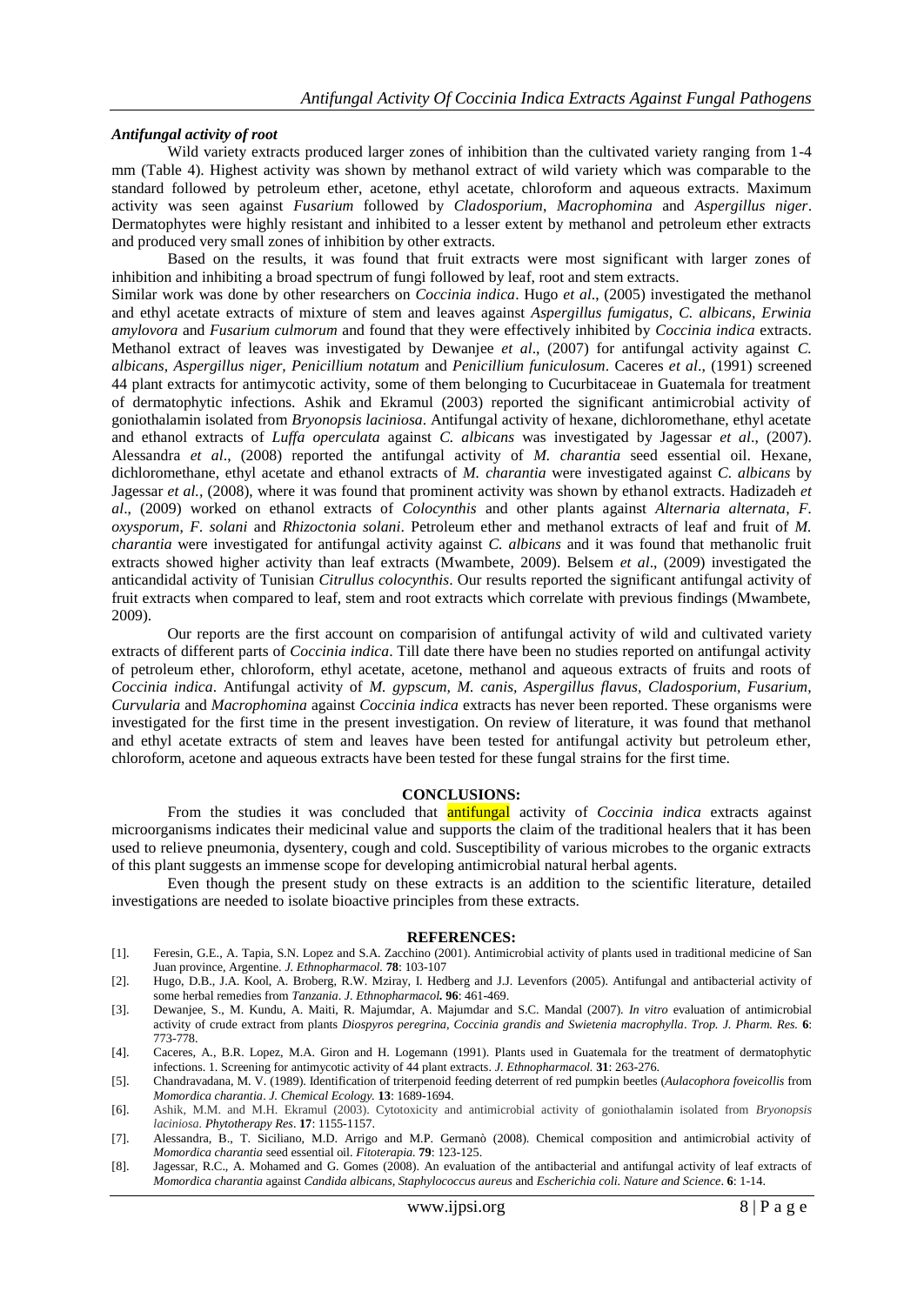- [9]. Belsem, M., Z. Marzouk, R. Décor, H. Edzir, E. Haloui, N. Fenina and M. Aouni (2009). Antibacterial and anticandidal screening of Tunisian *Citrullus colocynthis* Schrad. from Medenine. *J. Ethnopharmacol.* **125**: 344-349.
- [10]. Magaldi, S., S. Mata-Essayag, C.H.D. Capriles, C. Perez, M. Colella C. Olaizola and Y. Ontiveros (2004). Well diffusion for antifungal susceptibility testing. *Int. J. Infectious Diseases*. **8 :** 39-45.
- [11]. Jagessar, R.C., A. Mohamed and G. Gomes (2008). An evaluation of the antibacterial and antifungal activity of leaf extracts of *Momordica charantia* against *Candida albicans, Staphylococcus aureus* and *Escherichia coli. Nature and Science*. **6**: 1-14.
- [12]. Hadizadeh, I., Peivastegan and Kolahi (2009). Antifungal activity of Nettlle (*Urtica dioica* L.), Colocynth (*Citrullus colocynthis* L. Schrad), Oleander (*Nereum oleander* L.) and Konar (*Ziziphus spina-christi*) extracts of plants pathogenic fungi. *Pakistan J. Biological Sciences*. **12**:58-63.
- [13]. Mwambete, K. D. (2009). The *in vitro* antimicrobial activity of fruit and leaf crude extracts of *Momordica charantia*: A Tanzania medicinal plant. *African Health Sciences*. **9**: 34-39.

| S No | Fungi                                 |    | Petroleum ether |                | Chloroform |    | Ethylacetate |                          | Acetone |    | Methanol |                | Aqueous                  |          |
|------|---------------------------------------|----|-----------------|----------------|------------|----|--------------|--------------------------|---------|----|----------|----------------|--------------------------|----------|
|      |                                       | c  | w               | c              | w          | c  | w            | c                        | w       | c  | w        | c              | w                        | Standard |
| ı    | Candida albicans                      | -- | --              | --             | --         | -- | --           | --                       | --      | -- | --       | --             | --                       | 5        |
| 2    | Microsporum gypscum                   | ш. | 3               | $\overline{a}$ | 2          | 2  | 3            | $\overline{\phantom{a}}$ | 3       | 4  | 4        | --             | $\overline{\phantom{a}}$ | 4        |
| з    | M. canis                              | 1  | 2               | ı              | 2          | 2  | ı            | --                       | 4       | 2  | 3        | $\overline{a}$ | $\overline{a}$           | 3        |
| 4    | Aspergillus fumigatus                 | 2  | ı               | 2              | ı          | 3  | 1            | 3                        | ı       | 2  | ı        | $-1$           |                          | 3        |
| 5    | A. flavus                             | 3  | ı               | 2              | --         | ш. | 3            | 2                        | 2       | 3  | 3        | 1              | --                       | 5        |
| 6    | <b>Cladosporium</b><br>cladosporoides | 3  | 5               | ı              | 3          | 3  | 4            | 4                        | 5       | -- | 5        | --             | ı                        | 5        |
| 7    | Fusarium<br>chlamy dos por um         | 2  | 4               | 2              | 4          | 2  | 3            | 2                        | 5       | 4  | 5        | ۰.             | ı                        | 4        |
| 8    | Curvularia lunata                     | 1  | 4               | 2              | 3          | 4  | ı            | 2                        | 4       | ı  | 3        | --             | --                       | 5        |
| 9    | Macrophomina<br>phaseolina            | 2  | 3               | ı              | 2          | 5  | ı            | 4                        | 2       | 4  | 3        | $\overline{a}$ | ı                        | 5        |
| 10   | Aspergillus niger                     | 4  | 7               | 4              | 3          | 2  | 3            | 3                        | 5       | 4  | 2        | 2              | --                       | 4        |

| $\sim$ $\sim$ $\sim$ $\sim$ |  |  |  |  |
|-----------------------------|--|--|--|--|
|                             |  |  |  |  |

|      |                                  |                | Pe troleum ether          |                          | Chloroform     |    | Ethylacetate             |                          | Acetone        |                | Methanol                 | Aqueous        |                          |          |
|------|----------------------------------|----------------|---------------------------|--------------------------|----------------|----|--------------------------|--------------------------|----------------|----------------|--------------------------|----------------|--------------------------|----------|
| S.No | Fungi                            | c              | w                         | c                        | w              | c  | w                        | c                        | w              | с              | w                        | с              | w                        | Standard |
| ı    | Candida albicans                 | ۰.             |                           |                          | --             | ш. | --                       |                          | ۰.             |                | $\overline{\phantom{a}}$ | $\overline{a}$ | ш.                       | 3        |
| 2    | Microsporum gypscum              | 1              | $\overline{\phantom{a}}$  | 1                        | ш.             | ı  | ۰.                       | $\sim$                   | $\sim$ $\sim$  | ш.             | ı                        | ш.             | ш.                       | 2        |
| 3    | M. canis                         | $\overline{a}$ | --                        | $\overline{a}$           | --             | ı  | --                       | $\overline{\phantom{a}}$ | $\overline{a}$ | 1              | $\overline{\phantom{a}}$ | --             | $\overline{\phantom{a}}$ | 2        |
| 4    | Aspergillus fumigatus            | ш.             | ı                         | ۰.                       | 1              | ш, | ı                        | ı                        | ш.             | 1              | --                       | --             | --                       | 3        |
| 5.   | A. flavus                        | 1              | --                        | ı                        | --             | ı  | --                       | $\overline{a}$           | 1              | ı              | $\overline{\phantom{a}}$ | --             | --                       | 2        |
| 6    | Clados porium<br>clados poroides | $\overline{2}$ | ı                         | 2                        | $\overline{a}$ | 3  | $\overline{\phantom{a}}$ | 2                        | $\sim$         | $\overline{2}$ | $\overline{\phantom{a}}$ | ı              | $\overline{a}$           | 4        |
| 7    | Fusarium<br>chlamydosporum       | 2              | ı                         | ı                        | --             | 2  | ı                        | ı                        | $\overline{a}$ | 3              | 2                        | $\overline{2}$ | $\overline{\phantom{a}}$ | 5        |
| 8    | Curvularia lunata                | 3              | $\overline{a}$            | ı                        | --             | 2  | --                       | 1                        | $\overline{a}$ | $\overline{2}$ | 1                        | 1              | $\overline{a}$           | 4        |
| 9    | Macrophomina<br>phaseolina       | ı              | ı                         | $\overline{\phantom{a}}$ | ı              | -- | 2                        | ı                        | 1              | 1              | ı                        | $\overline{a}$ | --                       | 4        |
| 10   | Aspergillus niger                | 1              | --                        | ۰.                       | ı              | 2  | --                       | ı                        | 1              | 2              | 1                        | ı              | --                       | 4        |
|      |                                  |                | C - Cultivated ; W - Wild |                          |                |    |                          |                          |                |                |                          |                |                          |          |